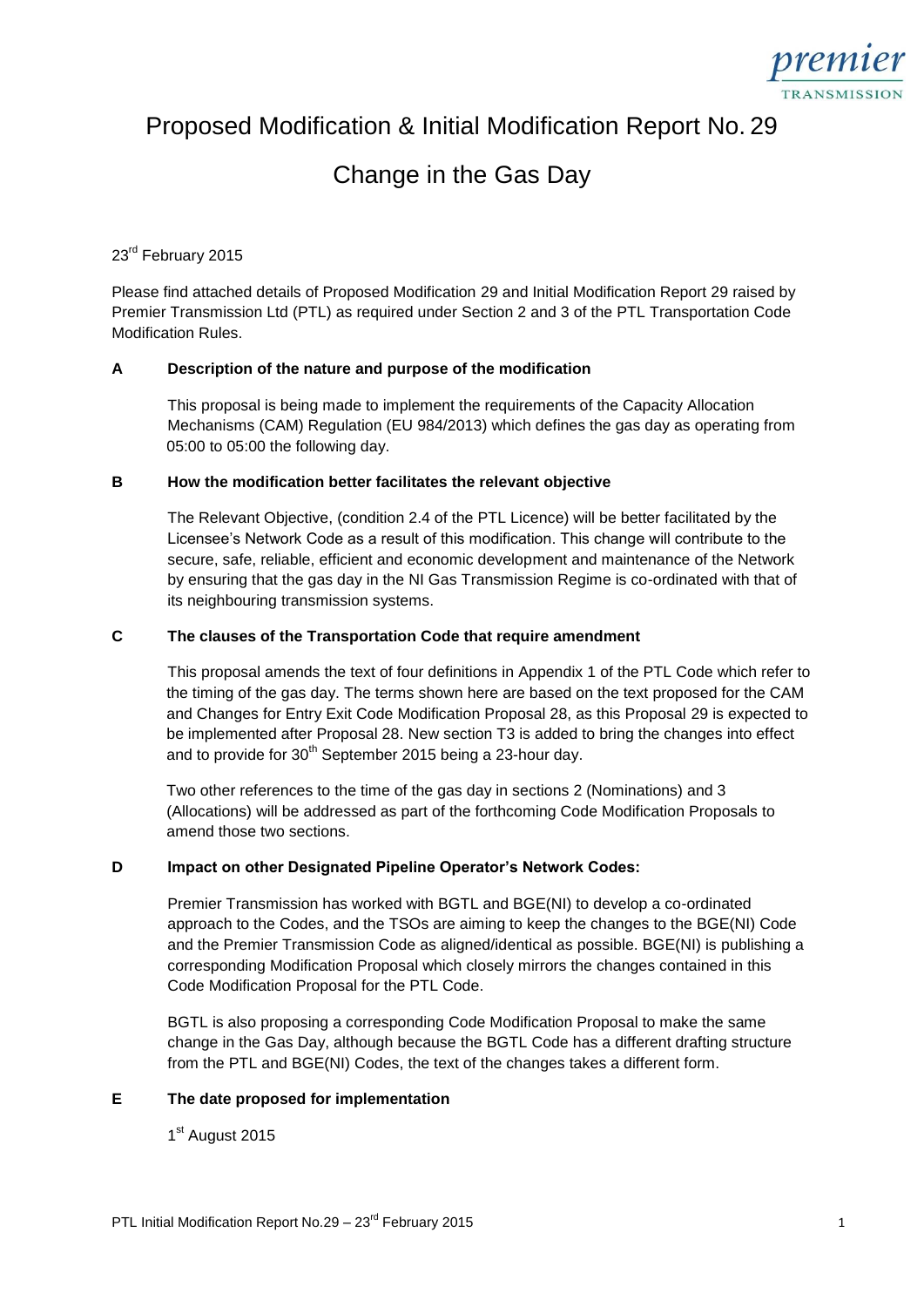# **F How to Respond**

Please send responses no later than 24<sup>th</sup> March 2015 to:

Stephen English: Stephen.English@mutual-energy.com

Premier Transmission Limited First Floor, The Arena Building 85 Ormeau Road Belfast BT7 1SH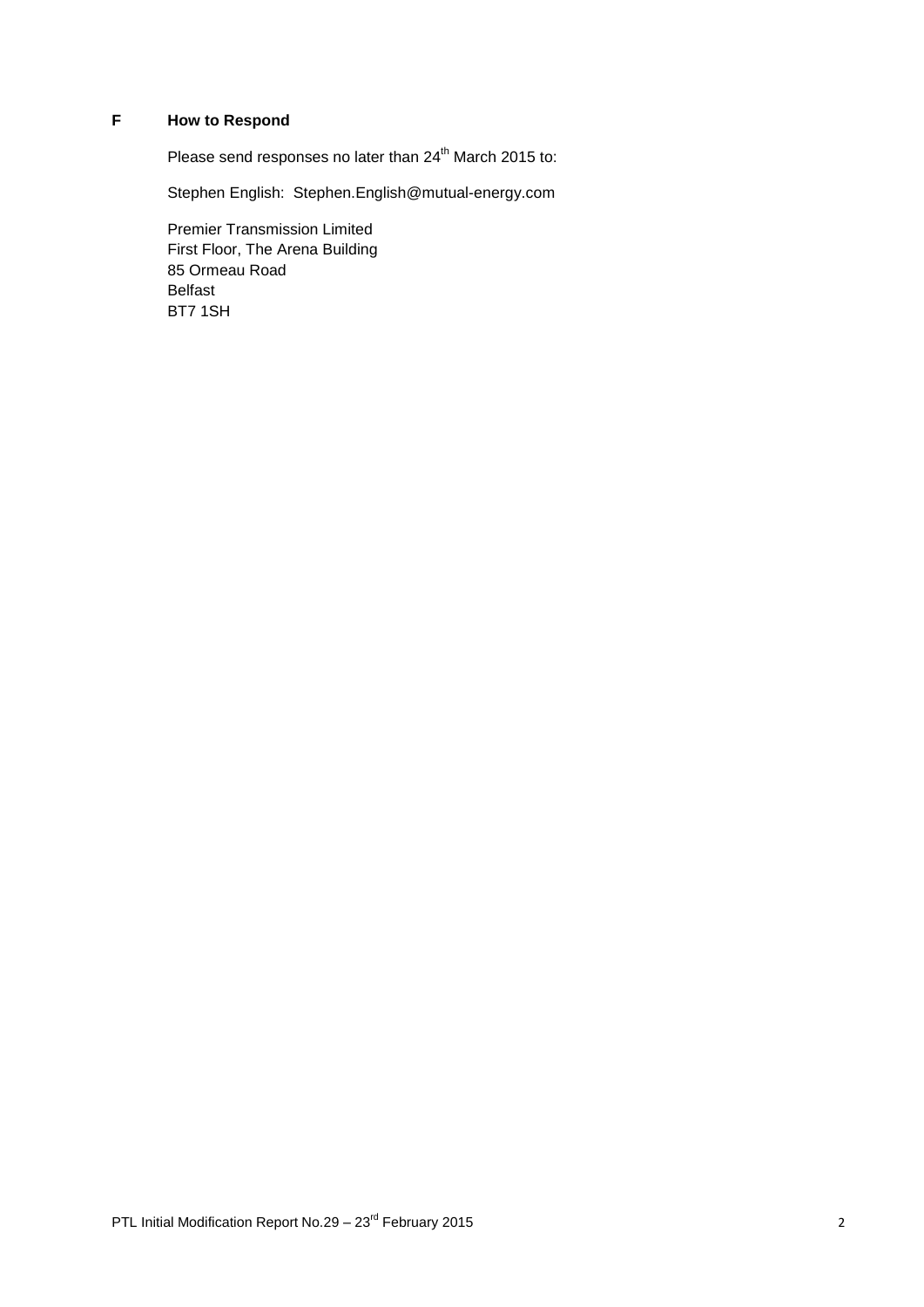# **Proposed Legal Text**

*Insert this new Section T3 after Section T2 to read as follows:*

# **T3 TRANSITIONAL ARRANGEMENTS FOR THE IMPLEMENTATION OF THE CHANGE IN THE GAS DAY**

# **T3.1 Introduction**

- T3.1.1 This section T3 sets out the provisions which will apply to give effect to the change in the timing of the Gas Flow Day.
- T3.1.2 Gas Flow Day 30<sup>th</sup> September 2015 shall commence at 06:00 on 30<sup>th</sup> September 2015 and end at 05:00 on 1<sup>st</sup> October 2015.
- T3.1.3 Gas Flow Day 1<sup>st</sup> October 2015 shall commence at 05:00 on 1<sup>st</sup> October 2015.
- T3.1.4 With effect from 1<sup>st</sup> October 2015, the modified text of Appendix 1 (Definitions and Interpretation) as set out in Code Modification Proposal 29 shall apply.

**………………………………………………………………………………………………………….**